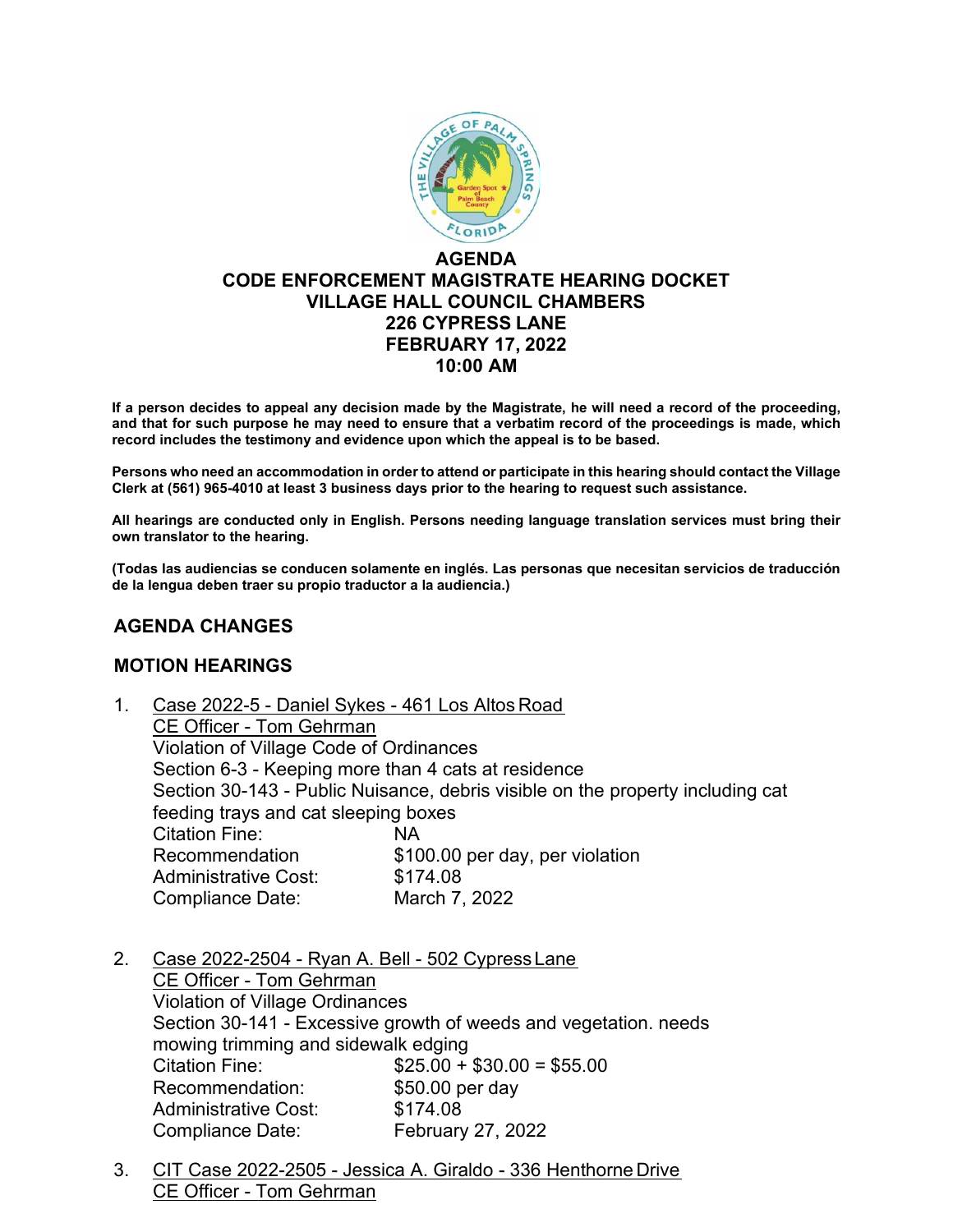Violation of Village Ordinances

Section 34-913 - Parking Prohibited truck at Residential, Box/Panel Truck Section 34-745 - Prohibited use of residential Property, Business Warehouse Citation Fine:  $$225.00 + $50.00 = $255.00$ <br>Recommendation:  $$100.00$  per day, per violation \$100.00 per day, per violation Administrative Cost: \$174.08 Compliance Date: February 27, 2022

- 4. Case 2022-7 Elaine Girgis Trust 2840 Seminole Road CE Officer - Tom Gehrman Violation of Village Ordinances Section 10-4 - Responsibility of Owner, dwelling to meet minimum standards of FBC, Allow Code and Building Officials reasonable access to inspect for building violations. Citation Fine: NA Recommendation: \$100.00 per day<br>Administrative Cost: \$174.08 Administrative Cost: Compliance Date: Inspection by February 27, 2022
- 5. CIT Case 2022-2331 3666 Lakewood Road Manuel E. Colop Code Officer Jose Inoa Violation of Village Code of Ordinances Section 34-745 - Prohibited uses Chapter 10 Section 105.1- No permits; Front yard paving Chapter 10 Section 110.1 - No Inspections Citation Fine: \$275.00 + \$30.00 = \$305.00 Admin Cost: \$173.49 Recommendation: \$100.00 per day, per violation Compliance Date: March 16, 2022
- 6. CIT Case 2022-2330 Allied Management Group Inc. 3901 Lakewood Road 1 Code Officer Jose Inoa Violation of Village Code of Ordinances

Section 30-143 - Trash and Debris Section 34-914 - Parking violations Citation Fine: \$150.00 + \$30.00 = \$180.00 Admin Cost: \$173.49 Recommendation: \$100.00 per day, per violation Compliance Date: March 16, 2022

7. CIT Case 2022-2328 - Maray D. Suarez - 50 Abaco Drive Code Officer Jose Inoa Violation of Village Code of Ordinances Section 34-914 - Parking violations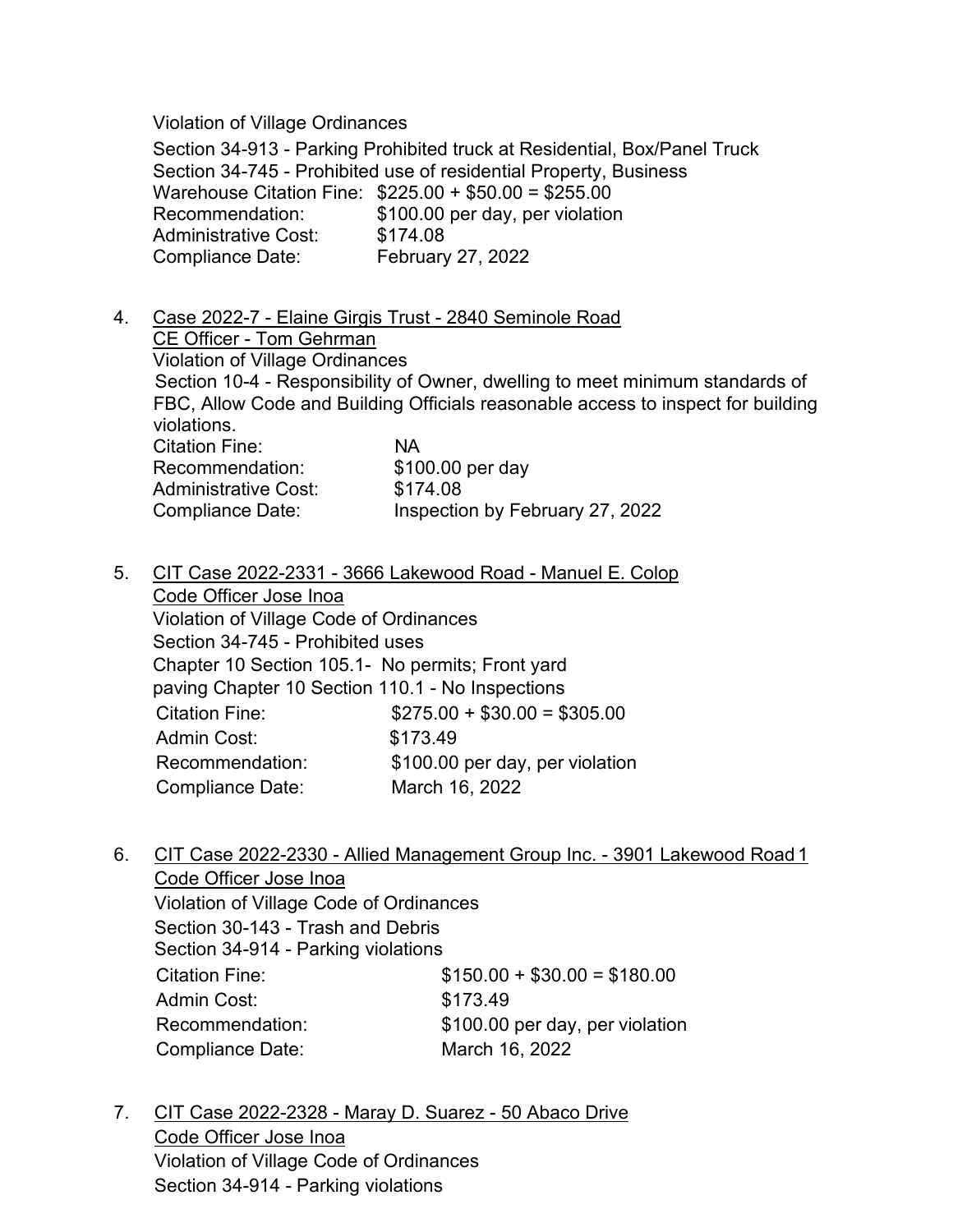| Citation Fine:   | $$50.00 + $30.00 = $80.00$ |
|------------------|----------------------------|
| Admin Cost:      | \$173.49                   |
| Recommendation:  | \$100.00 per day           |
| Compliance Date: | March 16, 2022             |

8. CIT Case 2022-2326 - Jesus Ruiz - 3586 Kirk Road Code Officer Jose Inoa Violation of Village Code of Ordinances Section - 34-914 - Parking Violations Citation Fine:  $$50.00 + $30.00 = $80.00$ Admin Cost: \$173.49 Recommendation: \$100.00 per day Compliance Date: March 16, 2022

9. CIT Case 2022-2324 - KAE Kirk Rd LLC - 4054 Luzon Avenue Code Officer Jose Inoa Violation of Village Code of Ordinances Section 30-143 - Trash & Debris Citation Fine: \$100.00 + \$30.00 = \$130.00 Admin Cost: \$173.49 Recommendation: \$100.00 per day Compliance Date: March 16, 2022

10. CIT Case 2022-2327 - Gabriella Daal - 3527 Coconut Road Code Officer Jose Inoa Violation of Village Code of Ordinances Section 30-143 -Trash & debris Section 34-225 - Fence broken Section 10-9 - Exterior maintenance Citation Fine:  $$225.00 + $30.00 = $255.00$ Admin Cost: \$173.49 Recommendation: \$100.00 per day, per violation Compliance Date: March 16, 2022

11. CIT Case 2022-4 - Mozee LLC - 2800 2nd Avenue North

Code Officer Jose Inoa Violation of Village Code of Ordinances Chapter 10 Section 105.1 - No Permits; work done on property Chapter 10 Section 110.1 - No required inspections Section 70-124 & 70-125 - Use and Occupancy certificate Section 30-143 - Trash & Debris